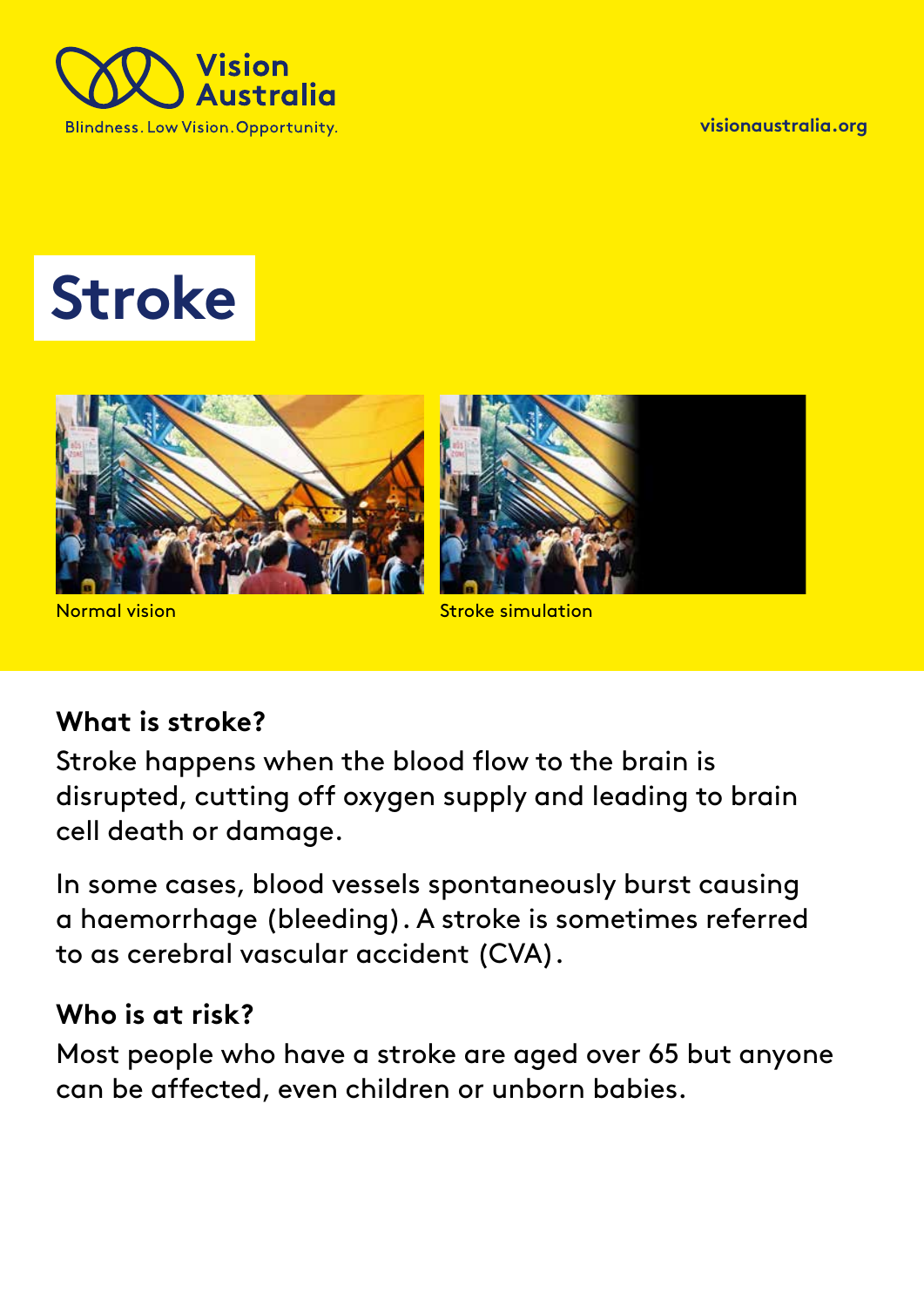

### **What are the common effects of stroke?**

Depending on the part of the brain affected, stroke can cause permanent or temporary injury to:

- Movement
- Speech
- Thinking
- Communication
- Vision

#### **How does stroke affect vision?**

The cause of the stroke and area of the brain affected will determine the type of vision impairment.

### **Stroke can affect:**

- Visual field resulting in loss of side or peripheral vision
- Visual perception resulting in impaired spatial awareness, neglect or object recognition
- Visual acuity resulting in blurred vision
- Ocular nerves and muscles resulting in double vision and difficulties with tracking eye movements.

# **How can Vision Australia help?**

Vision Australia provides support and services to people of all ages and stages of life who are blind or have vision loss.

We work with people to achieve what's important to them such as studying, finding or retaining employment, leading an active social life or continuing to do the things they love.